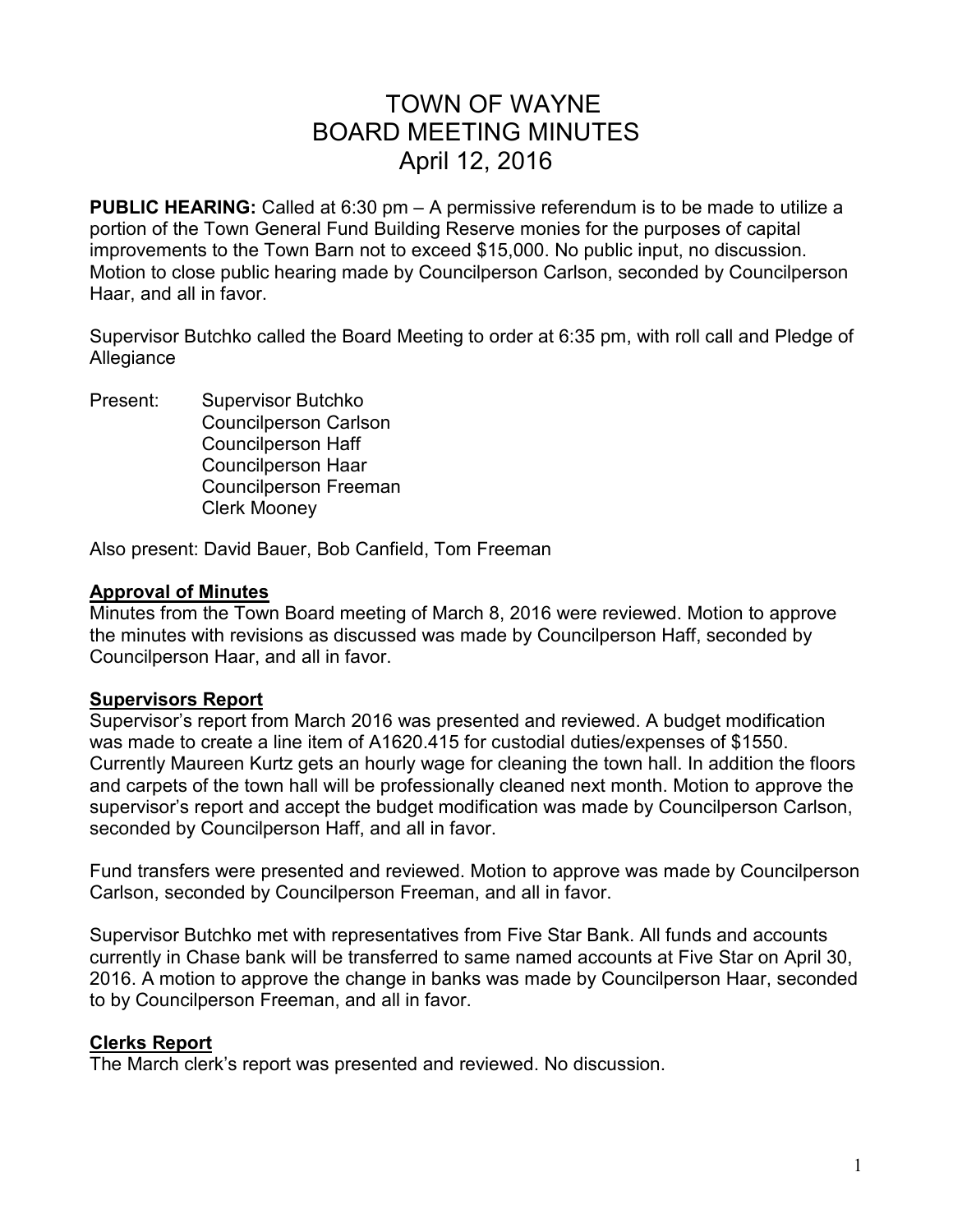Vouchers were presented and discussed. Voucher #36 of DA account will be modified to \$725, because Voucher #40 of DA account includes the \$500, for a total of the two vouchers to Hawk Collision of \$1225.00.

In addition, bookkeeper Maureen Kurtz will clarify the correct title of the account that has been used in the past for Voucher #80 of the A account (Keuka Hill Pump House Elec). A motion to approve vouchers, Abstract 4 of 2016 as amended, was made by Councilperson Haar, seconded by Councilperson Haff, and all in favor.

- General Account
	- o Vouchers 76 Voucher 110
	- o Total \$13,771.52
- Highway Account
	- $\circ$  Vouchers 21 40
	- o Total \$8,422.66
- TA Account
	- o Vouchers 13 16
	- $\circ$  \$7.207.52
- SL Account
	- o Voucher 4
	- $\circ$  \$196.82

Coming in the near future, in order to receive FEMA money, the town will need to supply a disaster plan for any natural or man-made disasters.

## **Legal**

Town attorney and Code Enforcement Officer Harrop have been putting together the steps to take actions against people who disregard or disobey or are delinquent on warning letters sent to them, either in terms of building codes, dangerous or unsafe structures, and/or septic issues.

Due to questions with CHIPS money received, the name clarification of town roads Plaisted/Wixson roads will be presented by Mr. Bauer to the 911 operators and the county.

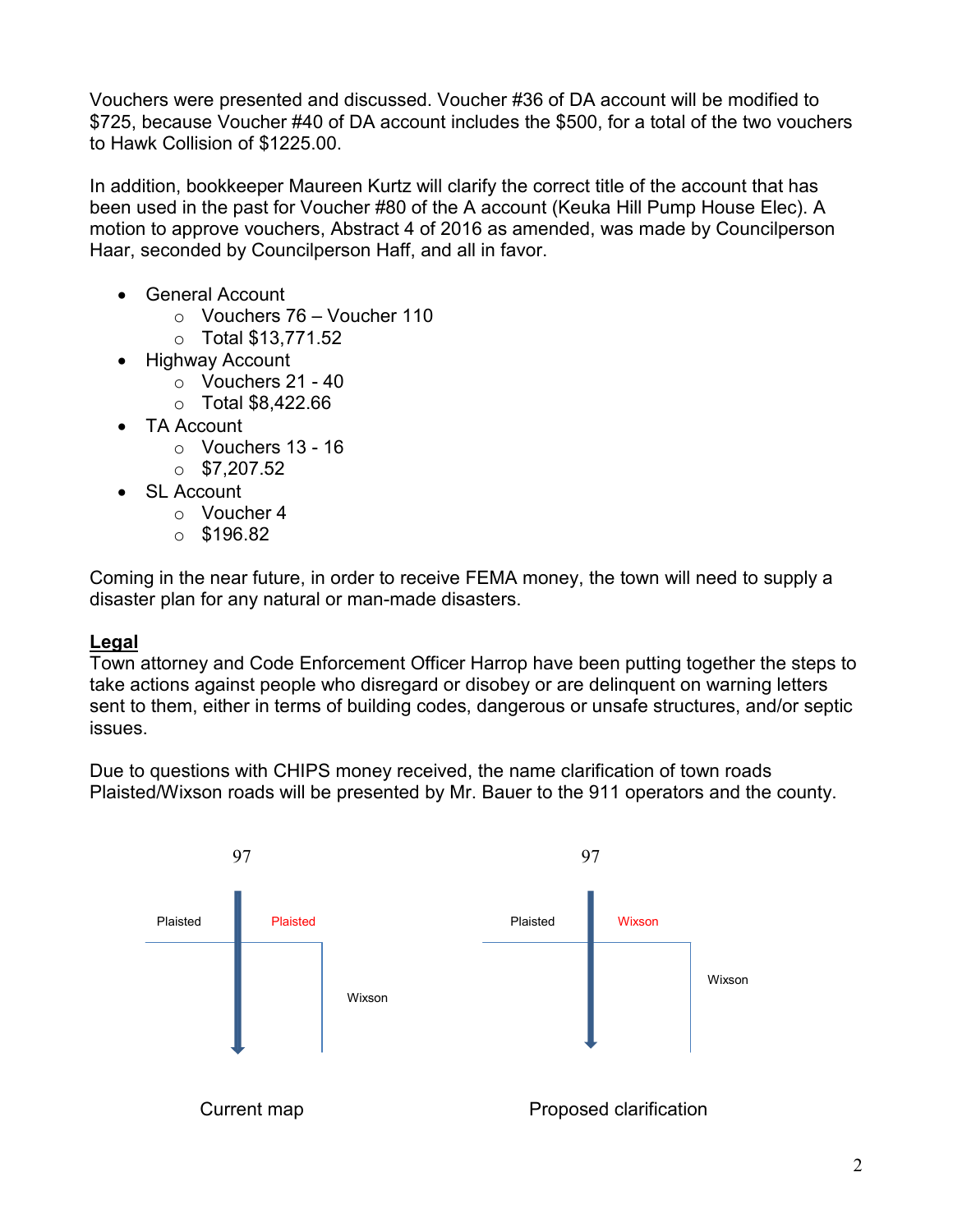A motion was made to accept the clarification of Wixson Road east of CR 97 and not Plaisted east of CR 97 by Councilperson Haff, seconded by Councilperson Haar, and all in favor.

## **Justice Report**

The report was presented and no discussion.

## **Highway Superintendent Report**

Journal presented and discussed.

The equipment being rented to use for the barn drainage system will also be used to improve the cemetery road.

An extensive fleet report was presented to the board by Supervisor Butchko and Superintendent Bauer. Eventually a substantial amount of money will need to be raised to support the current plan of the fleet lifespan. Mr. Butchko and Mr. Bauer will put together a 10 year town budget projection of both spending and revenue to see how this might be accomplished.

After commending Superintendent Bauer on maintaining the town's existing water system, a recommendation was made by the state health department to add a second chlorinator for standby purposes to our water system. A motion was made by Councilperson Carlson, seconded by Councilperson Haff to make a permissive referendum to use up to \$3000 from our building reserves for this expense.

# **Property Assessor Report**

First quarter report reviewed. The board will ask Assessor Oliver to next board meeting to clarify some of his reports.

# **Code & Zoning Officer**

Review of monthly presented. No discussion.

# **Planning Board**

March minutes presented. No discussion.

A LUR meeting last week with the attorney, specialist Ted Kolankowski, and planning group went very well, and good progress is being made. An August deadline public hearing is planned.

# **Watershed**

Report reviewed. Our primary septic inspector Marshall Young is back and inspections have started.